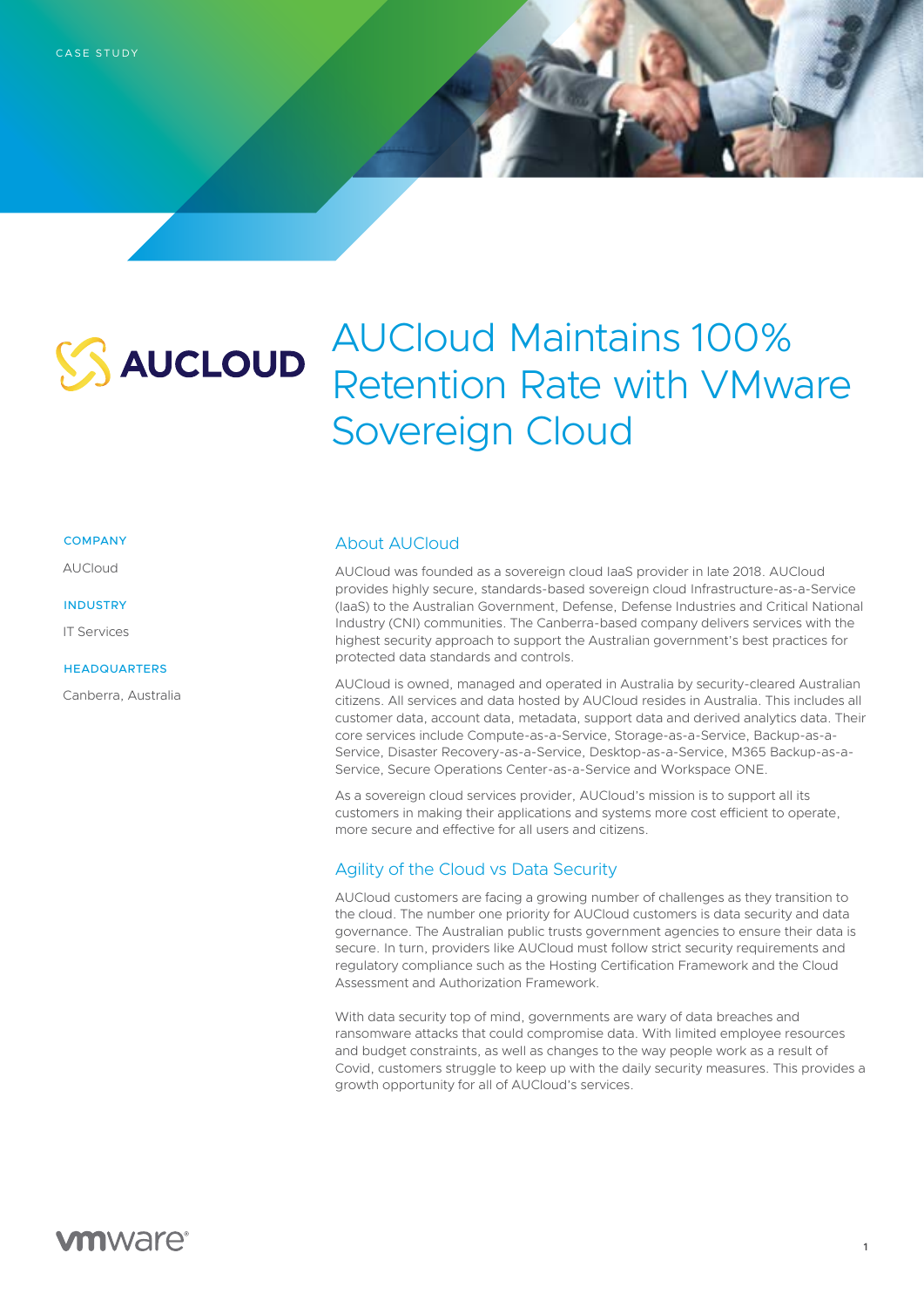"AUCloud's sovereign cloud IaaS has been 'Engineered to Protected" – built from the ground up to deliver the security and sovereign data protection Australians expect. Our assurance to customers is that their data will never be moved outside Australia and therefore vulnerable to data confidentiality, integrity or availability compromise as it is moved around the world. Our customers are assured that all data - customer data, account data, metadata, support data, monitoring and derived analytics data, will remain in Australia always. And, importantly, that they will benefit from sovereign data protection with the scale, automation, elasticity and lower costs typically associated with global cloud offerings."

PHIL DAWSON MANAGING DIRECTOR, AUCLOUD

"Security of our data and protecting the commercially sensitive data of our clients is a top priority. We know how vulnerable data is to being shipped around the world. This is not a risk we are prepared to take. The fact that AUCloud is a sovereign cloud IaaS provider provided peace of mind that our data would always remain in Australia, under our control."

CHIEF OPERATING OFFICER, XTEK

## AUCloud Achieves QoQ Growth with the VMware Partner Connect Program

The VMware Partner Connect Program has enabled AUCloud to scope and deploy services and solutions to meet customer requirements. For example, AUCloud was able to deploy both Horizon Desktop-as-a-Service and Workspace ONE Unified Endpoint Management to provide virtual desktop infrastructure and mobile device management for Australian government customers. As new VMware products are released, it also enables AUCloud to resource and train sales and technical personnel on new product features and functionality, scope customer discussions, and also monetize these offerings. This gives AUCloud a big first-mover advantage for both new sales and customer retention.

AUCloud customers are familiar with and see the value of VMware as a global technology brand. The partnership with VMware gives AUCloud credibility and relieves any hesitancy customers might have in adopting AUCloud services. The Partner Connect Program has played an integral role in supporting the growth of AUCloud. By enabling a pay-as-you-go model, AUCloud is able to deploy a suite of VMware service offerings without a significant licensing investment.

The VMware product ecosystem is the most complete ecosystem to enable AUCloud to deliver certified hosting services in regions where integration with external systems is not possible. It is critical for AUCloud to be able to operate in a "Dark Site" topology where access to SaaS and other services is not possible. Additionally, VMware technology such as hypervisor security and validation are well known and trusted by their customers.

Since joining the VMware Partner Connect Program, AUCloud has achieved quarterover-quarter growth and maintained close to a 100% customer retention rate. AUCloud values speed to market and partnering with VMware enables them to confidently deploy the latest product releases with the knowledge that they have VMware's full support.

## Cloud Verified Certification Validates AUCloud as a Trusted Partner

Being VMware Cloud Verified is an important way to differentiate AUCloud from other providers. It indicates that AUCloud has deployed a VMware service ecosystem in accordance with VMware best practices and provides the confidence to their customers that they have an expertise VMware products to host their most important workloads.

## Sovereign Cloud Specialist AUCloud Shares Expertise in Cloud Adoption and Migration

A sovereign cloud is built to serve industry-specific customers that host regulated workloads. Features such as embedded cloud security services, data protection and availability services, compliance services, and restricted and regulated network access are foundational for a sovereign cloud. Sovereign cloud also provides data sovereignty where all customer data, metadata, and escalation data reside on sovereign soil.

The AUCloud sovereign cloud is managed and operated in Australia and can assure data sovereignty because only a single jurisdictional control and legal authority - Australian jurisdiction control and Australian law - can be asserted over the resident data. Data hosted on AUCloud's sovereign cloud never leaves Australian soil and is not subject to extra territorial intervention.

Through its sovereign cloud offering, AUCloud delivers a range of Platform and Software-as-a-Service cloud-based solutions. The company also offers expertise in the adoption and migration of cloud services.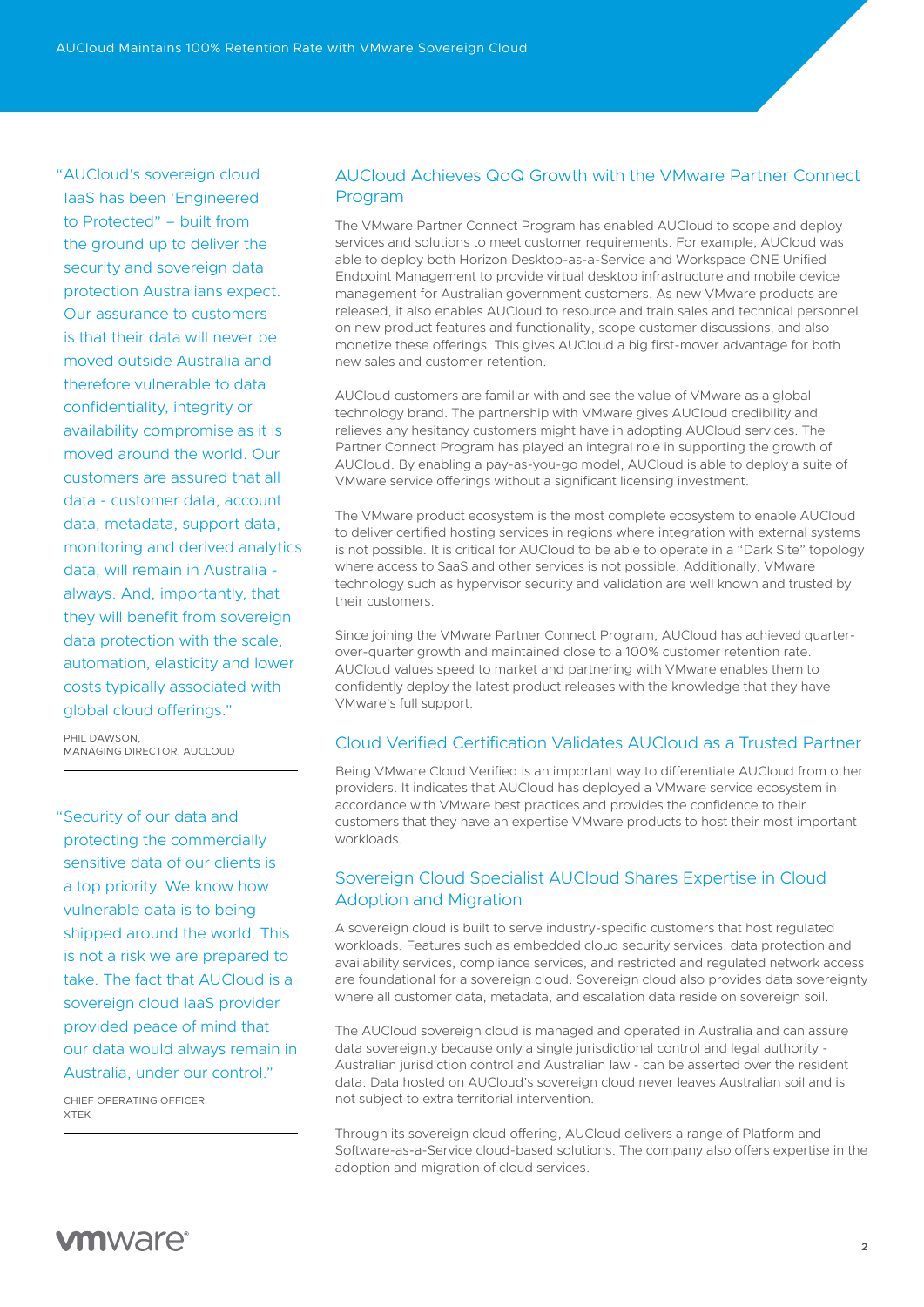## VMWARE PRODUCTS DEPLOYED:

- Desktop as a Service
- •Workspace ONE
- VMware Cloud Director
- vCentre
- vSphere
- vRealize Orchestrator
- vCloud Availability
- vRealize Automation
- NSX-V

## PRODUCT ROADMAP:

- NSX-T by end of March 2022
- Tanzu services by April 2022

#### CUSTOMER SUCCESS STORY

• [Australian National University](https://www.australiacloud.com.au/wp-content/uploads/2020/09/Case_Study_ANU_200902-2.pdf)

Some key AUCloud sovereign cloud use cases include:

- Monitoring cyber threats for the Australian Electoral Commission
- Re-platforming of a mission-critical defense-wide e-health application delivered by a global service integration partner
- Hosting a range of secure collaboration solutions provided by partners who service the Victoria Department of Justice, a major banking client and others
- Providing IaaS for a mobility service provider, supporting services to the Department of Defense, Department of Health and a range of other Federal Government agencies
- Supporting a cyber and application development specialist delivering complete security vetting within high-trust environments such as banking, finance, government and law enforcement
- Provisioning of business continuity and security services to key defense supply chain partners.

## AUCloud Offers Customers Security and Economic Benefits

AUCloud customers have a stringent requirement that data will not be moved outside of Australia and therefore will not be vulnerable to data confidentiality, integrity or availability compromise offshore. By partnering with VMware, customers see a recognized company who they can trust to maintain the security of their data. Customers are assured that all data types will remain in Australia.

The VMware Partner Connect Program has allowed AUCloud customers to benefit from sovereign data protection with the scale, automation, elasticity and lower costs associated with global cloud offerings. The company's cloud IaaS is standards-based and provides customers with security along with the economic benefits of a genuine, scalable, elastic, pay-as-you-use cloud model.

Additionally, AUCloud has been assessed under Phase 1, and is the first Cloud Services Provider to be fully "Authorized to Operate" under Phase 2 of the Australian Cyber Security Center's Cloud Assessment and Authorization Framework to the PROTECTED level controls of the Government's Information Security Manual (ISM). The VMware Partner Connect Program has been a significant driver in allowing AUCloud to achieve these standards and recognition.

VMware technology is familiar across the market and to customers as they start to move to the cloud. Also, AUCloud has no hidden charges or additional controls to meet the government's ISM, which reduces both risk and the training requirement and, as a result, costs for customers and partners.

## Growing Demand for Sovereign Cloud

AUCloud was started specifically to offer a sovereign cloud for Australia, focusing exclusively on Australian government and critical industry organizations. As customers weigh the agility and flexibility of cloud models with the importance of data security, AUCloud sees sovereign clouds playing an important and growing role. An increasingly vulnerable cyber landscape is driving sensitivity about where data is stored and how and where it is moved. As a result, the trend to more local rather than global data management and storage options is growing.

AUCloud has seen a large demand for its sovereign cloud services, but also recognizes that only a small percentage of workloads are cloud-hosted and managed. This represents a huge market opportunity especially given AUCloud deployed its sovereign cloud on a VMware-based technology suite that is the predominant technology used across the Australian Government. AUCloud also anticipates that legislative amendments proposed by the Australian Government aimed to manage cyber risk and catastrophic disruption to critical industries will further enhance the need for sovereign cloud options.